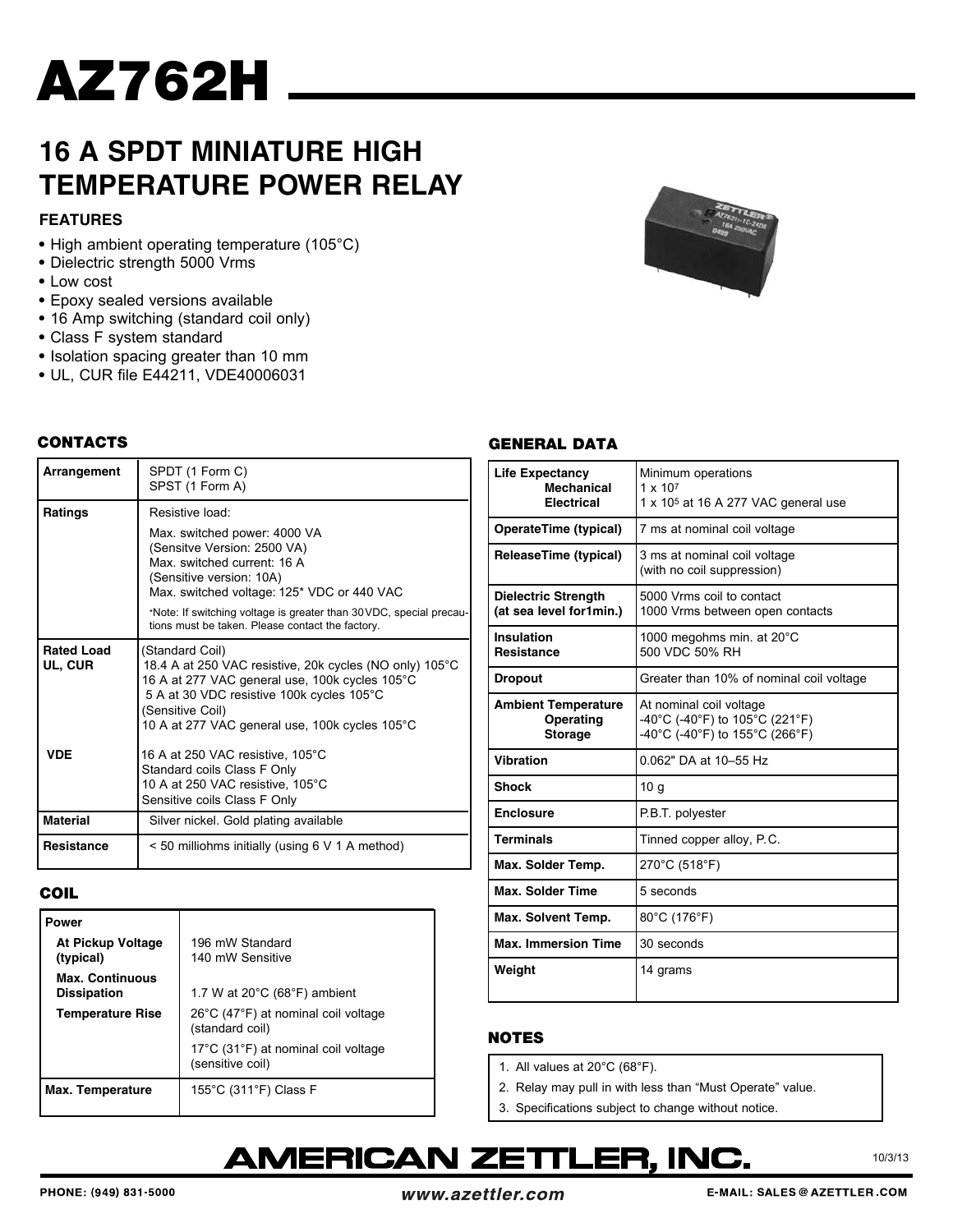# **AZ762H**

### **RELAY ORDERING DATA**

| COIL SPECIFICATIONS - STANDARD RELAYS |                             |                                      |                            | <b>ORDER NUMBER*</b> |                  |
|---------------------------------------|-----------------------------|--------------------------------------|----------------------------|----------------------|------------------|
| <b>Nominal Coil</b><br><b>VDC</b>     | <b>Must Operate</b><br>VDC. | <b>Max. Continuous</b><br><b>VDC</b> | Coil<br>Resistance $±10\%$ | Unsealed             | <b>Sealed</b>    |
| 5                                     | 3.5                         | 6.5                                  | 62                         | AZ762H-1CB-5DF       | AZ762H-1CB-5DEF  |
| 6                                     | 4.2                         | 7.8                                  | 90                         | AZ762H-1CB-6DF       | AZ762H-1CB-6DEF  |
|                                       | 6.3                         | 11.7                                 | 202                        | AZ762H-1CB-9DF       | AZ762H-1CB-9DEF  |
| 12                                    | 8.4                         | 15.6                                 | 360                        | AZ762H-1CB-12DF      | AZ762H-1CB-12DEF |
| 18                                    | 12.6                        | 23.4                                 | 810                        | AZ762H-1CB-18DF      | AZ762H-1CB-18DEF |
| 24                                    | 16.8                        | 31.2                                 | 1440                       | AZ762H-1CB-24DF      | AZ762H-1CB-24DEF |
| 48                                    | 33.6                        | 62.4                                 | 5760                       | AZ762H-1CB-48DF      | AZ762H-1CB-48DEF |
| 60                                    | 42.0                        | 78.0                                 | 7500                       | AZ762H-1CB-60DF      | AZ762H-1CB-60DEF |

| <b>COIL SPECIFICATIONS - SENSITIVE RELAYS</b> |                                   |                                      | <b>ORDER NUMBER*</b>         |                  |                   |
|-----------------------------------------------|-----------------------------------|--------------------------------------|------------------------------|------------------|-------------------|
| <b>Nominal Coil</b><br><b>VDC</b>             | <b>Must Operate</b><br><b>VDC</b> | <b>Max. Continuous</b><br><b>VDC</b> | Coil<br>Resistance $\pm$ 10% | Unsealed         | <b>Sealed</b>     |
| 5                                             | 3.75                              | 6.5                                  | 100                          | AZ762H-1CB-5DSF  | AZ762H-1CB-5DSEF  |
| 6                                             | 4.50                              | 7.8                                  | 144                          | AZ762H-1CB-6DSF  | AZ762H-1CB-6DSEF  |
| 9                                             | 6.75                              | 11.7                                 | 324                          | AZ762H-1CB-9DSF  | AZ762H-1CB-9DSEF  |
| 12                                            | 9.00                              | 15.6                                 | 576                          | AZ762H-1CB-12DSF | AZ762H-1CB-12DSEF |
| 18                                            | 13.50                             | 23.4                                 | 1296                         | AZ762H-1CB-18DSF | AZ762H-1CB-18DSEF |
| 24                                            | 18.00                             | 31.2                                 | 2304                         | AZ762H-1CB-24DSF | AZ762H-1CB-24DSEF |
| 48                                            | 36.00                             | 62.4                                 | 9216                         | AZ762H-1CB-48DSF | AZ762H-1CB-48DSEF |
| 60                                            | 45.00                             | 78.0                                 | 12857                        | AZ762H-1CB-60DSF | AZ762H-1CB-60DSEF |

\* For 1 form A contacts substitute "-1AB" for "-1CB." For gold plated contacts add suffix "A."



www.azettler.com